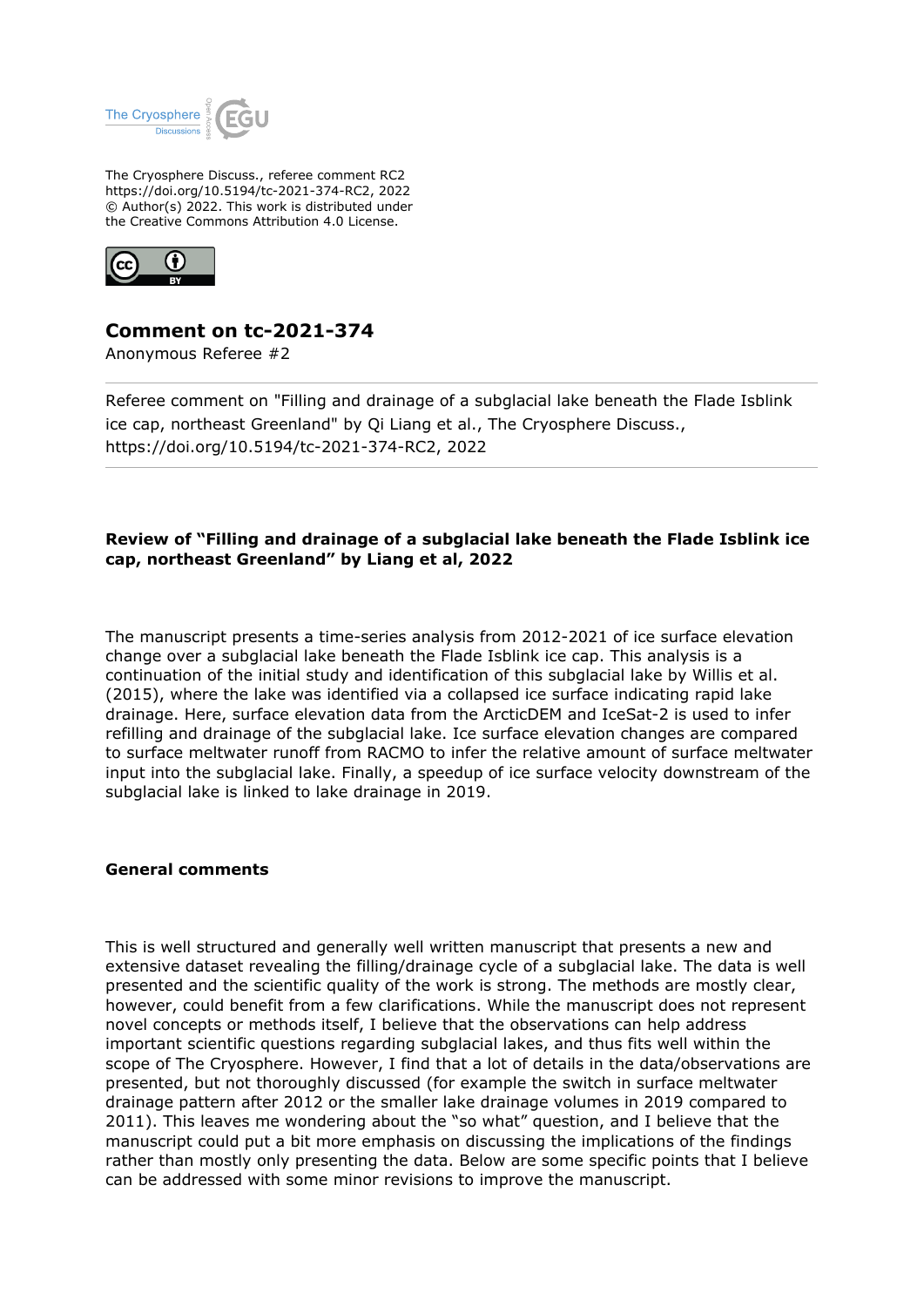- **Ice inflow**: The concept of surface elevation change due to ice inflow and how this was calculated is not clear. I understand that this is explained in Willis et al, 2015, but I think it would help the reader understand if is briefly explained here.
- **Ice surface velocity change:** It is unclear why and how this specific small area was chosen to evaluate changes in ice surface velocity. Is this based on where subglacial water routing is expected (e.g. from water routing models)? I believe that it would be better to include a larger area in the analysis, or present velocity time series from multiple locations downstream. Another idea would be to present an additional map (rather than time series) with the velocity difference between January 2019 and July 2019 to infer the velocity changes in the wider region.
- **Figure 2:** I generally like Figure 2 as one can clearly see the surface elevation rising from 2012-2019. However, the surface lowering in 2019 and uplift afterwards is difficult to see. I suggest separating this time period (2019-2021) into a different graph, maybe in another four subplots to the right? If this way the panels become too small, I suggest putting graph a) and the legend to the bottom of the plot.
- **Discussion of surface meltwater drainage change:** It would be great to add the location of the meltwater drainage through the crevasses from 2012 to Figure 5, so that the changes can be observed more clearly. If possible, I suggest marking the location of these crevasses on one of the panels in Figure 5 or adding a separate panel from 2012. I am also curious of why there is a change in supraglacial hydrology (e.g. changes in surface slope?), and how the different drainage locations (crevasses at the edge of basin versus drainage through moulin within the basin) would affect the subglacial lake and basin volume changes. I feel that this change in meltwater routing is presented, but then not fully discussed.
- **Discussion of lake drainage 2011 vs. 2019:** The lake drainage in 2019 is briefly discussed, however, I think that there could be a bit more discussion on the difference in water release between 2011 and 2019. For example, the possibility that the lake is behind a bedrock ridge is mentioned (L238-240), but why would there be a release of all water in 2011 and not in 2019? And are there other observations of partial lake drainage elsewhere? Similarly, it would be interesting to compare the volume/time of water increase/drainage to other subglacial lakes, e.g. using the inventory by Livingstone et al, (2022). And finally, what implications could the remaining water in the subglacial lake have? E.g. would we expect another lake drainage in a few years, and would this cause a speedup or potentially a GLOF?

Livingstone, S. J., Li, Y., Rutishauser, A., Sanderson, R. J., Winter, K., Mikucki, J. A., et al. (2022). Subglacial lakes and their changing role in a warming climate. Nature Reviews Earth & Environment, 1–19. https://doi.org/10.1038/s43017-021-00246-9

**Language/grammar**: The manuscript is mostly clear and concisely written, however, there are a few instances where the grammar/language would benefit from some minor editing. I've added a few suggestions in the specific comments, but I probably didn't catch everything.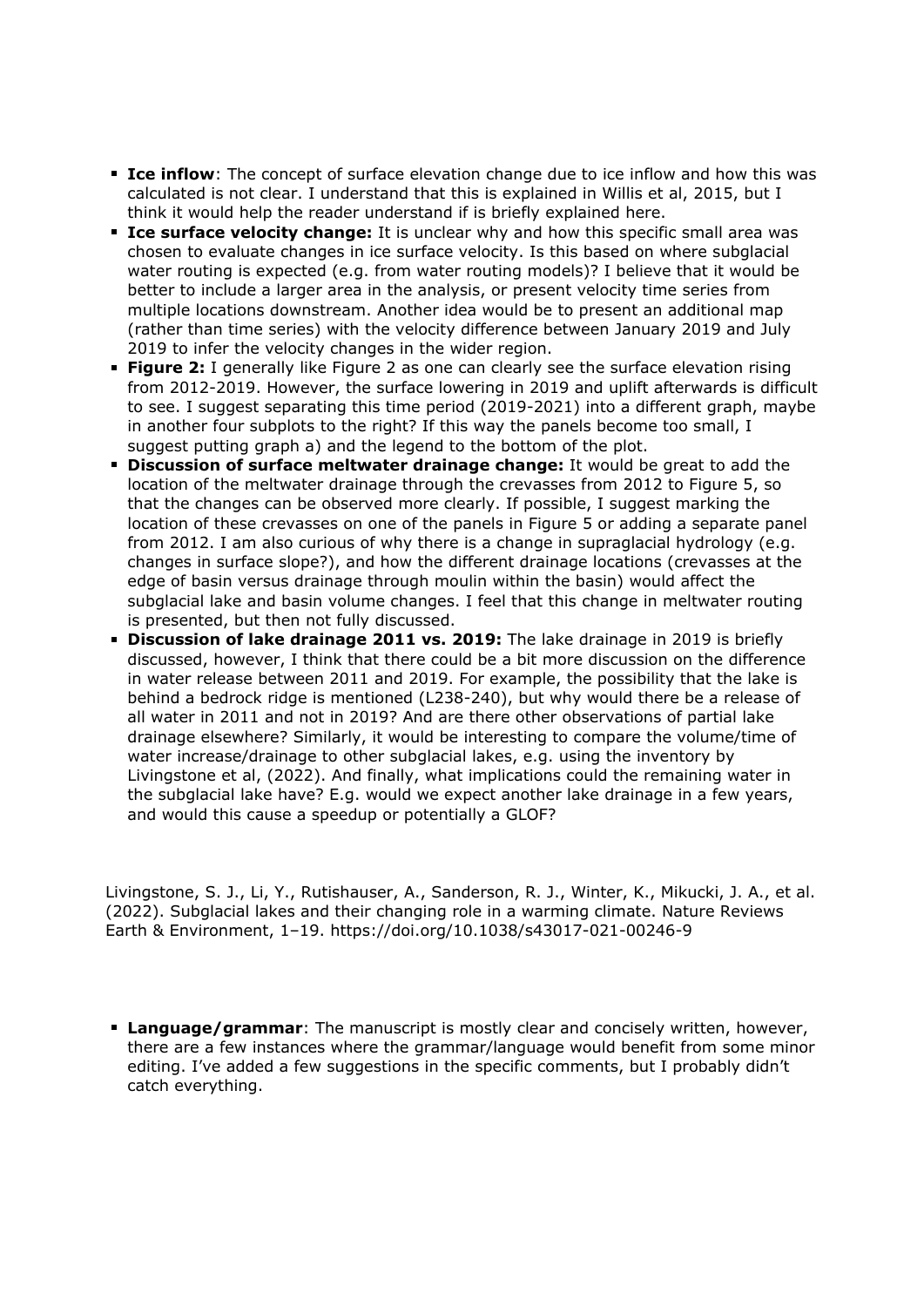## **Specific comments**

L20: I suggest replacing "e.g." with "*such as*"

L24: I suggest changing to "..,*which* need to be further quantified"

L38-43, 185: I suggest adding a link to the most recent subglacial lake inventory:

Livingstone, S. J., Li, Y., Rutishauser, A., Sanderson, R. J., Winter, K., Mikucki, J. A., et al. (2022). Subglacial lakes and their changing role in a warming climate. Nature Reviews Earth & Environment, 1–19. https://doi.org/10.1038/s43017-021-00246-9

L45: Previously the abbreviation GrIS is used with "the" GrIS, I suggest making this consistent throughout the text.

L50-54: The figure caption misses a few articles, e.g. "Background und is a Landsat-8…", "The black box shows *the* location of b"

L53: I believe that "Blue lines" be replaced with "*Black* lines" in the text (Figure 2b).

L58: I suggest changing to "as supraglacial meltwater *was* transported to the ice base, *refilling* the subglacial lake."

L59: The sentence structure is a bit misleading; the similar glacial setting of the Flade Isblink ice cap subglacial lake to the GrIS is probably not the "main reason" to study this lake. But studying the Flade Isblink subglacial lake can lead to important improvements in our understanding of subglacial lakes beneath the GrIS. I suggest changing the sentence structure to be more clear.

L75: I suggest outlining the 1500 m buffer zone for the ArcticDEM co-registration to Figure 1b, so that is more clear where this zone is.

L84: I suggest deleting "accurate"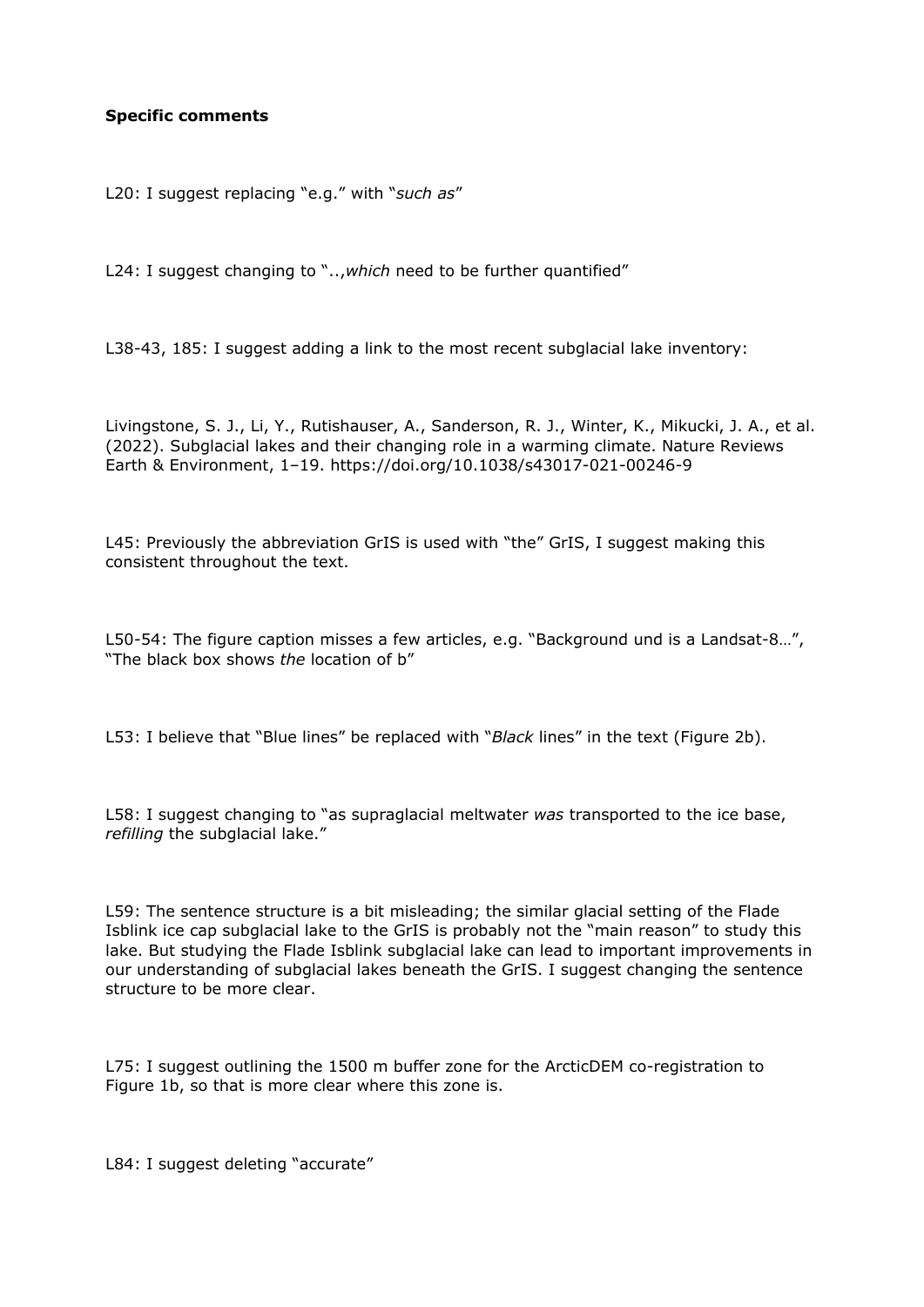L90: add "…(4 pairs) *that* pass through…"

L91: I suggest changing "pass" to "*passing*"

L97-98: It is not clear to me what is meant by "original elevations", please specify.

L110: It is not entirely clear how the elevation change due to ice inflow is derived. I think adding a brief section to explain the concept and how this was calculated would help the reader better understand.

L120: add "… runoff within *the* catchment…"

L123: add "acquired during *the* 2014-202…"

L145: change to  $km<sup>2</sup>$ 

L156: change to …" at *a* rate of …"

L169: It is not entirely clear to me what the volume of the collapse basin contains; Is it the volume between the pre-collapse ice surface and the post-collapse (and rising) ice surface, e.g. filled with air? Or is it the combination of the subglacial lake water and the ice column above? It might be good to clarify this. From the explanation of "decreasing basin volume", I assume it is the basin volume filled with air. It might also be good to then specify on Figure 4 that the Basin volume change is a volume loss, whereas the ice flow and subglacial lake volume change is a volume gain.

L200: It would be great to show the drainage pattern in 2012 as compared to 2014-16.

L255-257: I appreciate the speculation about the "missing" surface meltwater, but is there any evidence for firn aquifers or ice slabs in this area? From a quick check, it looks like there are some ice slabs marked on the Flade Isblink ice cap by MacFerrin et al. (2019) (dataset here:

https://figshare.com/articles/dataset/Greenland\_Ice\_Slabs\_Data/8309777), but it could be worth checking with the exact subglacial lake coordinates.